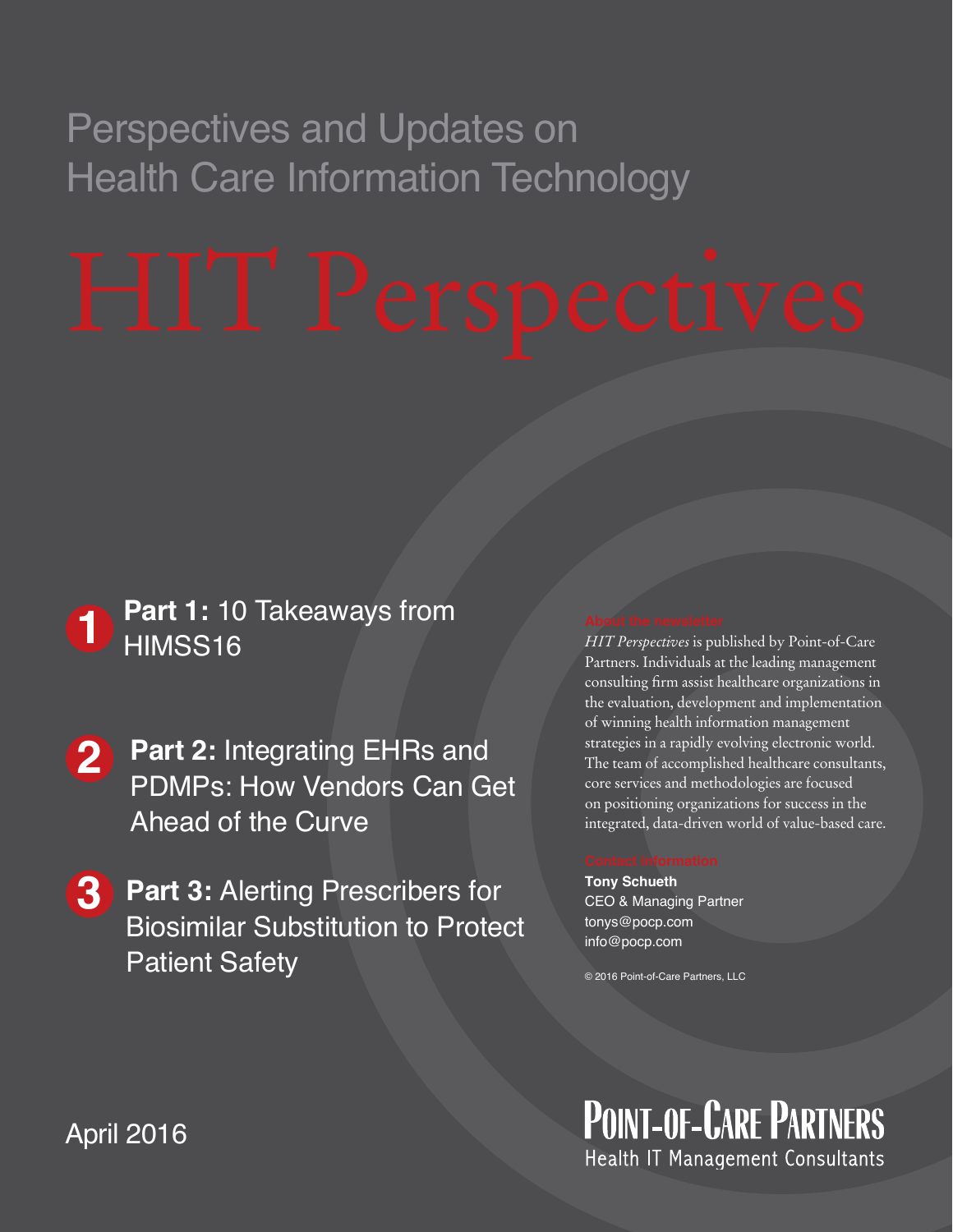

**Part 2** Integrating EHRs and PDMPs: How Vendors Can Get Ahead of the Curve

**Part 3** Alerting Prescribers for Biosimilar Substitution to Protect Patient Safety

# **1 Part 1: 10 Takeaways from HIMSS16**

### *By Tony Schueth, Editor-in-Chief*

We say this every year, but the annual meeting of the Healthcare Information and Management Systems Society (HIMSS) is, hands down, the best place to catch up on vendors, clients, stakeholders and doings by the federal government in the area of health information technology (health IT). While attendance at HIMSS16 in Las Vegas was relatively flat, it sure didn't feel like it.

The Point-of-Care Partners team used its time productively through face-to-face consultations, attendance at presentations, discussions with exhibitors and investment of a lot of shoe leather.

Consequently, we feel compelled to break a cardinal rule: not all of what went on in Las Vegas is staying in Las Vegas. Here is what the POCP team heard at HIMSS16.

#### **1. The little guys got invited to the table.**

Historically, HIMSS has been dominated by large electronic health record (EHR) and revenue cycle vendors. HIMSS16 included two major exhibit halls featuring innovations by smaller companies and start-ups. The number of participants in these halls and the cool technology we saw shows there's plenty of room for innovation. We look forward to seeing more of these kinds of companies next year, as well as what kind of traction this year's innovators had achieved.

**2. Telehealth hits the big time.** We've been saying for several years that telehealth is poised for broad growth. We feel validated because [developments](http://mhealthintelligence.com/news/himss-set-to-shine-the-spotlight-on-telehealth?__hstc=223535492.fc98d0de0a7e000ab8f14628b4b197ab.1457452990338.1457452990338.1457452990338.1&__hssc=223535492.1.1457452990339&__hsfp=2470008569)  [in telehealth technologies](http://mhealthintelligence.com/news/himss-set-to-shine-the-spotlight-on-telehealth?__hstc=223535492.fc98d0de0a7e000ab8f14628b4b197ab.1457452990338.1457452990338.1457452990338.1&__hssc=223535492.1.1457452990339&__hsfp=2470008569) were a major focus of HIMSS16. For example, WebMD is entering this burgeoning arena, while Teledoc and American Well are expanding their offerings.

Vendors focused on behavioral health services were newly evident this year — and in a big way. We believe this prominence marks a growing overall interest in —and need for — technologies to address the high cost and disjointed care of patients with various behavioral health issues in communities, long-term care facilities, hospitals and installations caring for military personnel.

#### **4. Expect more specialty-related EHRs.**

Behavioral health EHRs are demonstrative of the growth in specialty-specific EHRs. These continue to gain in popularity and are benefiting from the robust replacement EHR market as specialists abandon "general purpose" EHRs for systems designed specifically to their unique work flows.

**5. MU3 was MIA.** We were surprised to see that meaningful use (MU) stage 3 was not on anyone's lips at this gigantic meeting of EHRs and provider organizations. This may be because many stakeholders believe it is dead and have moved on. Not so fast, though. MU's death has been greatly exaggerated, as MU3 has effectively been folded as a component of the new Medicare Incentive Payment System (MIPS). (For details, [see our article](http://www.pocp.com/HITPerspectives_MEAINFULUSEGONENOTFORGOTTEN.html)  in the February 2016 issue of HIT Perspectives). A quarter of MIPS incentives in 2019 will be based on "meaningfully using certified EHRs." The big catch is that 2019 incentives will be calculated based on 2017 provider activity. The government has yet to roll out any specifics as to what will be measured to demonstrate meaningful use. In the meantime, vendors and providers will need to pay attention to MU3 requirements to avoid potential lost incentives or even penalties.

**6. There seemed to be fewer major announcements.** HIMSS traditionally has been the

> **POINT-OF-CARE PARTNERS** lealth IT Management Consultants

**3. Behavioral health is getting connected.**

Perspectives and Updates on Health Care Information Technology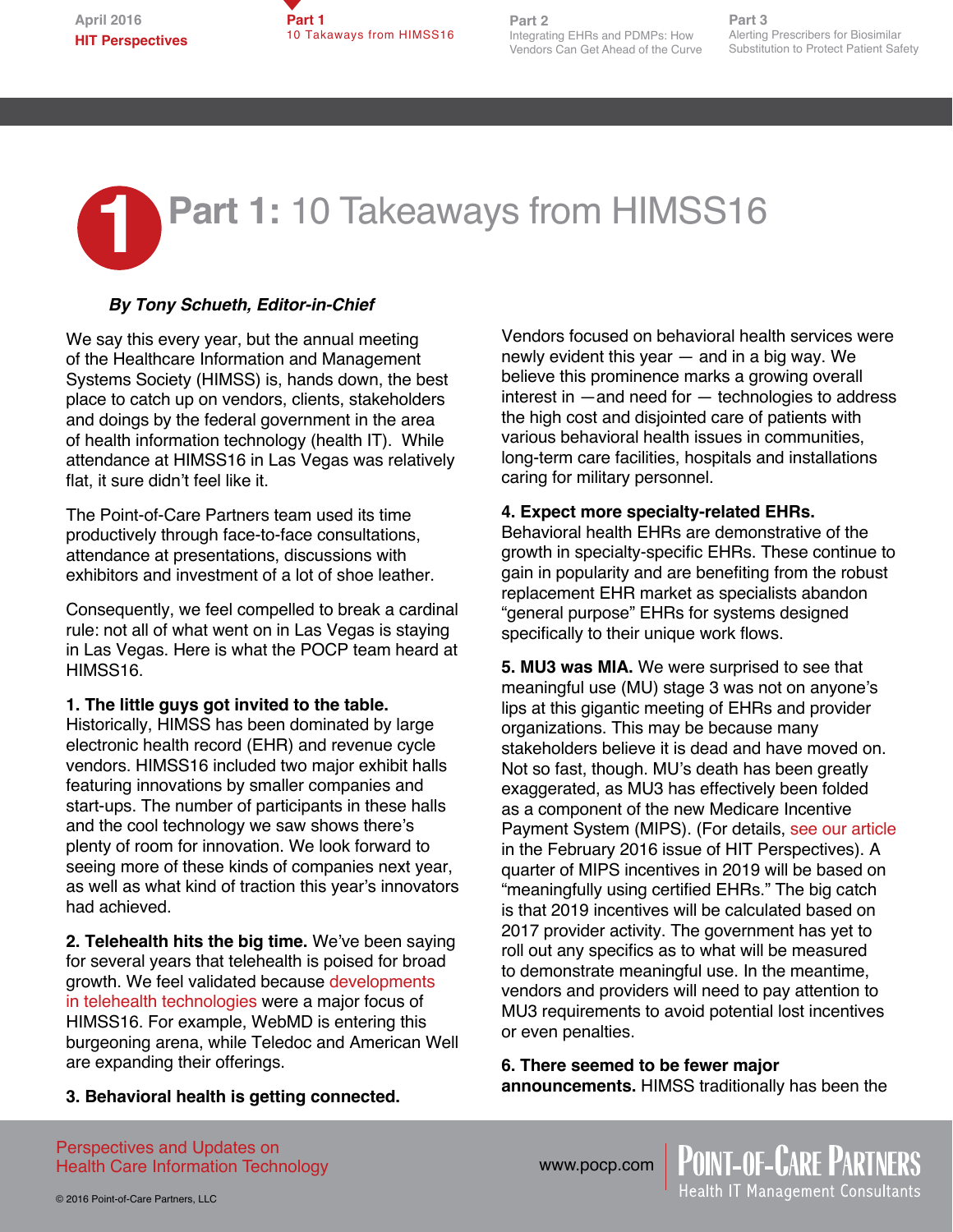place for major announcements about new initiatives and products. There were some, but not as many as in the past. Maybe it's because the emphasis seemed to be less about new announcements and more about communicating with a big audience. Maybe it's because HIMSS has gotten so big and overwhelming that announcements tend to get overshadowed by the enormity of the event. An example is the annual [Report to Congress on Health](https://www.healthit.gov/sites/default/files/Attachment_1_-_2-26-16_RTC_Health_IT_Progress.pdf)  [IT Progress](https://www.healthit.gov/sites/default/files/Attachment_1_-_2-26-16_RTC_Health_IT_Progress.pdf) by the Office of the National Coordinator for Health Information Technology (ONC). Its release always garners major trade press coverage, but not this year. We expect to see companies making up for lost time by rolling out their big announcements in the next few weeks, when they will get more attention from the media and audiences alike.

#### **7. Yet some big announcements were made.**

Despite the size of the meeting and the noise surrounding it, some big initiatives were unveiled. These primarily were from the federal government and included:

> •Department of Health and Human Services (HHS) Secretary Sylvia Burwell announcing an industry initiative to further health data interoperability, information sharing, and patient engagement. More than a dozen professional organizations, the five largest health care systems in the country, and electronic health vendors representing a sizable percentage of the US EHR market have agreed to implement three core principles to: 1) reduce information blocking, 2) increase patient access to their own health data and 3) embrace national interoperability standards, including those related to privacy and security.

•[The Medicaid program is making funding](https://www.medicaid.gov/federal-policy-guidance/downloads/SMD16003.pdf)  [available](https://www.medicaid.gov/federal-policy-guidance/downloads/SMD16003.pdf) to promote health information exchange (HIE) and encourage the adoption of certified EHR technology by Medicaid providers. "Seriously, this really is a B.F.D.," tweeted Jon White, MD, ONC's acting deputy director.

•The ONC and the HHS also made a variety of announcements: a Proposed Rule to Support the [Reliability, Transparency, Accountability,](http://www.hhs.gov/about/news/2016/03/01/hhs-announces-proposed-rule-support-reliability-transparency-accountability-and-safety-certified)  [and Safety of Certified Health IT](http://www.hhs.gov/about/news/2016/03/01/hhs-announces-proposed-rule-support-reliability-transparency-accountability-and-safety-certified); [the availability](http://www.hhs.gov/about/news/2016/03/01/onc-launches-new-challenges-spur-innovation-market-ready-user-friendly-health-technology-apps.html)  [of \\$625,000](http://www.hhs.gov/about/news/2016/03/01/onc-launches-new-challenges-spur-innovation-market-ready-user-friendly-health-technology-apps.html) to spur the development of marketready, user-friendly software applications for

consumers and health care providers; and a [new](https://s3.amazonaws.com/public-inspection.federalregister.gov/2016-04239.pdf)  [model privacy notice](https://s3.amazonaws.com/public-inspection.federalregister.gov/2016-04239.pdf).

**8. There were no new buzzwords this year.** HIMSS meetings usually have a dominant buzzword or two. Last year, they were "precision medicine" and "FHIR" (Fast Health Interoperability Resources), which was showcased as one of the newest in HL7's family of standards. Previous years' buzzwords were "interoperability," "transparency," "patient engagement," and "Big Data." Those catchphrases and concepts didn't disappear this year; there just wasn't one big, new one that took over the meeting. Rather, stakeholders spent a lot of time explaining how these concepts have emerged from the idea phase and are being translated into action.

**9. Data analytics is still going strong.** Hype around Big Data was the rage for awhile. The enthusiasm for the buzzword thankfully cooled, but the appetite for translating data into actionable information has not. This was evident at HIMSS16, where it was clear that the usual and not-so-usual suspects were turning their focus to clinical data rather than concentrating on selling software. Nontraditional health companies like Dell, Google and IBM are staking their claims. Others are reinventing themselves to make another run at this opportunity.

**10. Nontraditional stakeholders had a bigger** 

**presence.** Pharmacies, pharmaceutical manufacturers and biotechnology firms continued to have an expanded presence at HIMSS16. While these stakeholders did not understand the usefulness of HIMSS in earlier years, they have seen the light and their attendance has steadily increased. We saw them at HIMSS16 on a mission to learn and absorb the details and benefits of health IT.

**POINT-OF-CARE PARTNERS**<br>Health IT Management Consultants

See you next year in Orlando!

Perspectives and Updates on Health Care Information Technology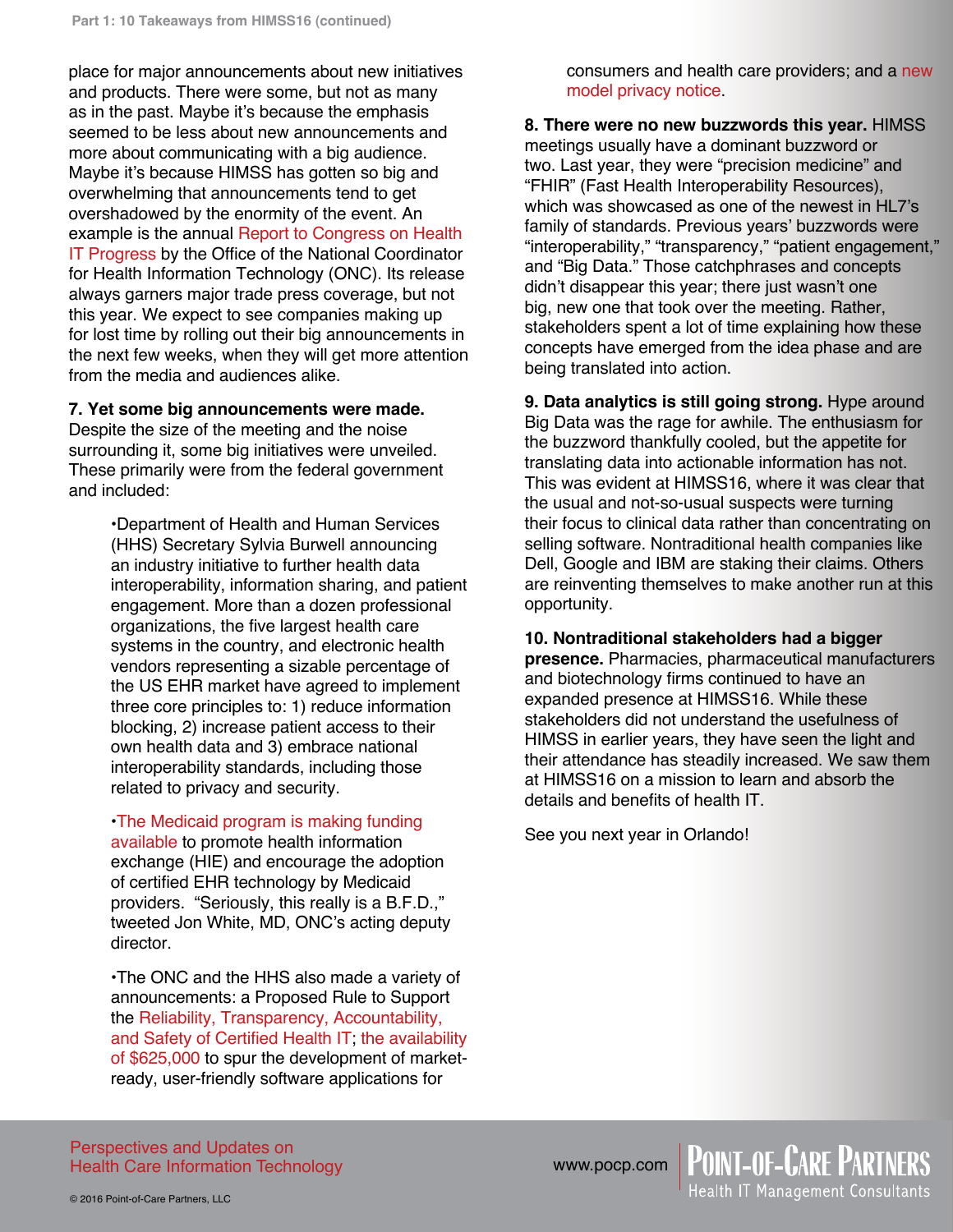**Part 1** 10 Takeaways from HIMSS16 **Part 2 Integrating EHRs and PDMPs: How** Alerting Prescribers for Biosimilar **Vendors Can Get Ahead of the Curve** Substitution to Protect Patient Safety

**Part 3**

# **2** Part 2: Integrating EHRs and PDMPs: How<br>Vendors Can Get Ahead of the Curve Vendors Can Get Ahead of the Curve

### *By Michael Burger, Senior Consultant*

Prescription drug monitoring programs (PDMPs) were created in 2002 as a tool to help address the growing problems of prescription drug abuse and diversion. PDMPs are independent, state-run databases of controlled substance prescriptions operated using supplementary funding through the [Bureau of Justice Assistance](https://www.bja.gov/ProgramDetails.aspx?Program_ID=72) (BJA). Until recently, PDMPs existed in relatively unknown, little-used silos. Of late, three things happened: 1) prescription drug abuse has emerged as a national epidemic, 2) technology has advanced, and 3) lawmakers at the federal and state levels have seized on the improvements in usability and technology available to access PDMPs. This was done through legislation, regulation and political will.

Electronic health record (EHR) vendors should be aware of PDMP activities and regulations to ensure their products are compliant with rapidly emerging federal and state requirements. By being proactive, vendors reduce the risk of being caught short and potentially losing revenue and market share.

**What's the fuss about?** The root cause of these regulatory and legislative initiatives is that abuse and diversion of prescription drugs have reached epidemic proportions in the United States. Overdoses, in particular, are overwhelming police, health care workers and families in every state — inner cities and suburbs alike. The numbers are staggering and heartbreaking. The Centers for Disease Control and Prevention reports that roughly 47,000 Americans — or about 129 per day — died from a drug overdose in 2014. Two-thirds of the overdose deaths involved opioids or heroin. Overdoses are the number 1 accidental killer of Americans 25 to 64 years old, surpassing even traffic deaths.

Recognizing that threat, federal and state lawmakers have stepped up regulatory and legislative mandates. All states (except Missouri) have established a PDMP. PDMPs collect data from dispensers such as pharmacies, outpatient hospital pharmacies, outpatient clinics and other submitters regarding quantities of and to whom controlled substance medications have been dispensed. Each state controls access to the database based upon purpose of access (such as law enforcement) and "need to know."

In general, states encourage prescribers to check the PDMP before prescribing most controlled substances but do not impose a penalty for noncompliance. Some states, such as New York, require prescribers to check the database in advance before prescribing nearly all controlled substances.

The number of these mandates is growing. A challenge for prescribers is that PDMP access is typically via a standalone web portal, not a built-in feature of the EHR work flow. As demand for easier access grows due to regulatory requirements, EHRs should soon begin to be interoperable with individual states' PDMP databases to both meet customer demand and regulatory compliance.

**Five things EHR vendors should do now.** State and federal policy makers have begun to recognize that it's time to end the PDMP silos and make them more interoperable and useful in fighting the war against substance abuse. Here are five actions EHRs should take to prepare for integration with PDMPs.

**1. Know who's in charge.** Because PDMPs are state sponsored, a variety of state agencies are responsible for their administration. They include state boards of pharmacy, departments of health, law enforcement agencies, professional licensing agencies

**POINT-OF-CARE PARTNERS**<br>Health IT Management Consultants

Perspectives and Updates on Health Care Information Technology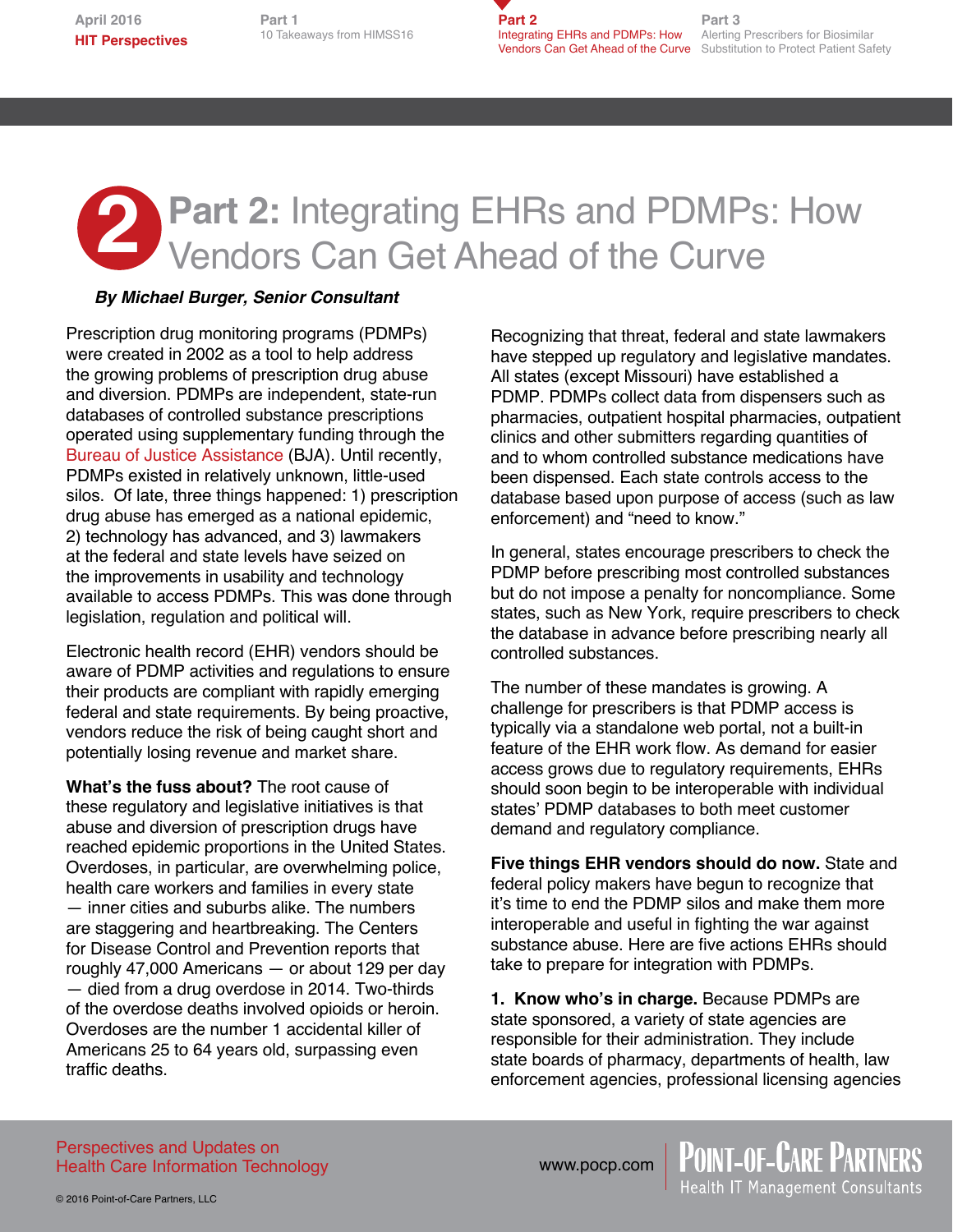and substance abuse agencies. These various entities will be handling technical aspects that could impact how EHRs interact with PDMPs. EHR vendors need to know who's in charge in the states where their products are used so they can keep abreast of the evolving regulatory requirements concerning PDMPs.

**2. What about the PMIX?** PDMPs were created in a different environment than EHRs. As unique statebased initiatives, PDMP systems are developed using disparate tools and software to manage data. Some states contract with private-sector service providers to host or maintain their systems while others are developed in house. That lack of consistency, plus the lack of uniformity among state laws and policies, creates significant interoperability and interstate data-sharing challenges. Also, PDMPs use the Prescription Drug Monitoring Program Information Exchange (PMIX), which is an architecture for data sharing that is different than what is traditionally used by EHRs. Created by the BJA and the Office of National Drug Control Policy, PMIX is a national, interoperable architecture that supports the sharing of PDMP data within and across states by various "hubs" (such as PMP InterConnect®, RxCheck and RxSentry). EHR vendors need to be mindful of how their products will integrate with the PMIX architecture and related standards until the federal government promulgates a national inoperability standard. This standard could include the standards typically used for electronic prescribing and related transactions from HL7 and NCPDP. A new standard could be created, as well. Either way, it could take many years before such overarching standards are created and put in place.

**3. Keep up with harmonization efforts.** There are inherent differences in PDMPs from state to state, including how they may be accessed and how each uses PMIX to share data. Recognizing these differences and the challenges they present, the federal government has initiated standards and harmonization efforts through the S&I Framework [\(see the web page for more](http://wiki.siframework.org/PDMP+%26+Health+IT+Integration+Homepage)  [information\)](http://wiki.siframework.org/PDMP+%26+Health+IT+Integration+Homepage). Pilots are under way in several states to test the use of NCPDP SCRIPT 10.6 and ASAP web services for supporting a PDMP/pharmacy hub. The results of these pilots will have implications for how EHRs integrate with PDMPs.

**4. Check business agreements.** As EHRs need to connect with PDMPs and share data, vendors may need to create or revisit business agreements with individual

PDMPs and interstate data hubs. These agreements will need to address collection, use, privacy, disclosure, storage and other aspects of PDMP data exchange.

**5. EPCS can help nip opioid abuse and doctor shopping in the bud.** Electronic prescribing of controlled substances can be a useful tool to help prescribers identify potential substance abuse and doctor shopping — before the PDMP is checked and prescriptions are written electronically through the EHR. Medication history often will provide valuable information about previous controlled substance prescriptions paid for by insurance as well as where they were filled. Such information can be used by a physician to initiate the necessary conversation with a patient about substance abuse. This makes EHRs a powerful adjunct tool to help prevent substance abuse and save lives. It's definitely a value-add from EHRs that physicians can get behind.

Point-of-Care Partners can help you keep up with current events regarding PDMP, including state mandates and what needs to be done to integrate EHRs and PDMPs. For starters, [check out our regulatory resource center](http://pocp.com/regulatoryresourcecenter.html#.VuB3hY-cGUl), which makes it easy for you to stay current with state and federal regulatory actions.

Perspectives and Updates on Health Care Information Technology www.pocp.com | POINT-OF-CARE PARTNERS<br>Health IT Management Consultants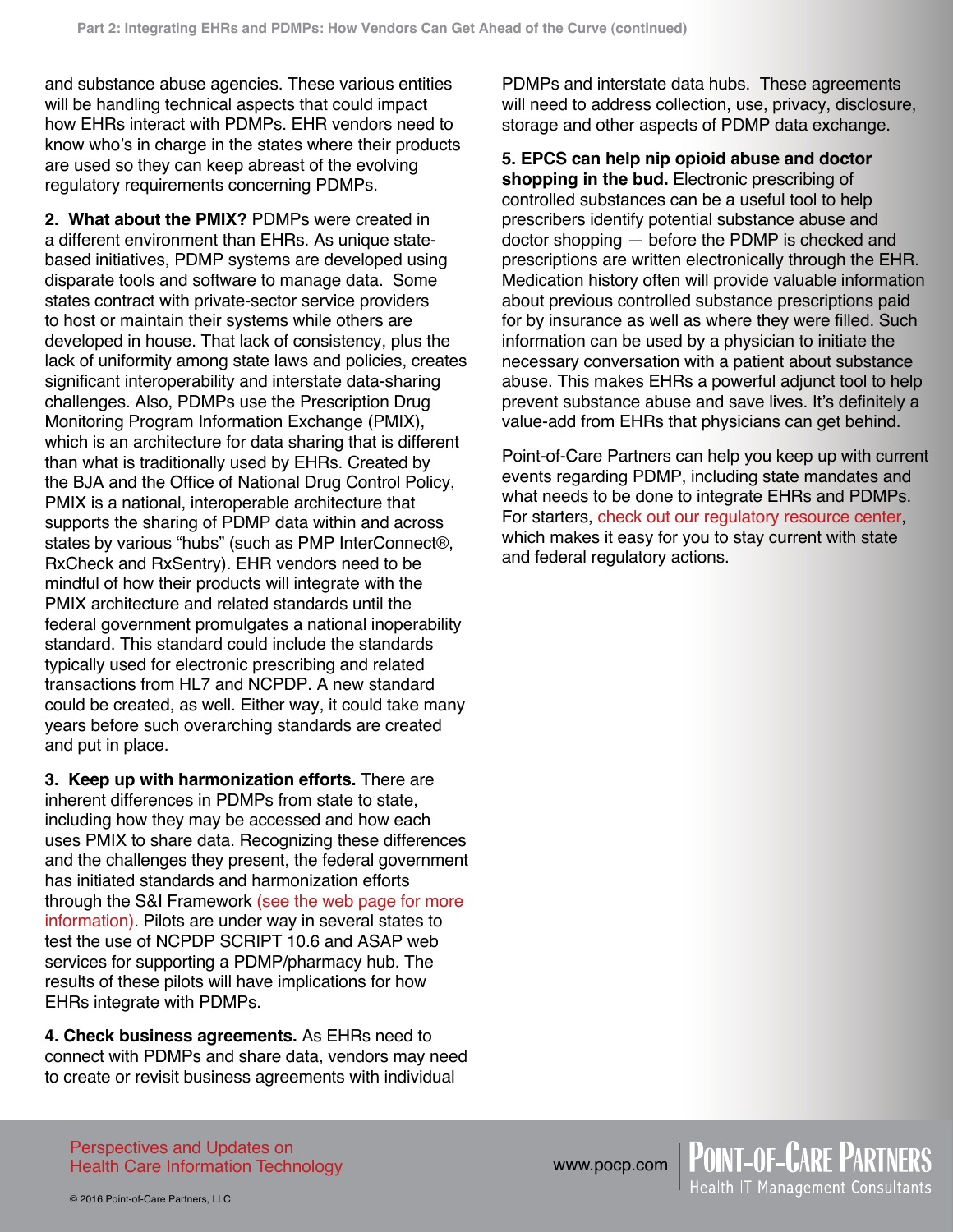10 Takeaways from HIMSS16 10 Takeaways from HIMSS16 **Part 1**

**Part 2** Integrating EHRs and PDMPs: How Vendors Can Get Ahead of the Curve **Part 2**



## **3** Part 3: Alerting Prescribers for Biosimilar<br>Substitution to Protect Patient Safety Substitution to Protect Patient Safety

### *By Pooja Babbrah, Senior Consultant*

Biosimilars are starting to enter the market in the United States and are expected to quickly become mainstream in the near future because of their significant cost-savings and patient care implications. There are a number of issues the industry must address as biosimilars become more widespread. One that requires high-priority attention is how to indicate to the prescriber that a substitution has been made either for a biosimilar over another drug or one biosimilar over another. Why is this important? Patient safety is at stake.

This issue is taking on heightened importance now that nearly two-thirds of states have enacted — or are considering enacting — legislation requiring that physicians be notified when a biosimilar substitution is made. Biosimilars are made from living organisms and are different in chemical composition than conventional medications. They vary in how and where they are administered — most are infused in hospitals, special ambulatory centers and even patients' homes. The physician must have information about which specific product was dispensed to a patient to ensure care quality and to protect the patient's safety in case an adverse event occurs. Despite legislative efforts to ensure that the provider is notified of the substitution, such legislation is silent as to how such notification should be done.

There are four possible electronic transactions that could be used to indicate to a prescriber that a substitution was made and which biosimilar was dispensed. These transactions are used by electronic health record (EHR) systems to communicate between prescribers and pharmacies. NCPDP SCRIPT standard contains three transactions that might be used to indicate a biosimilar substitution: RxFill, RxChange and medication history. The fourth possibility is consultation with state prescription drug

monitoring programs (PDMPs), which are state-specific databases containing information about dispensed controlled substances.

What are the pros and cons of each? Is there one best option? Let's take a look.

**RxFill or fill status notification.** This transaction is sent to the prescriber from the pharmacy and indicates the status of the prescription (dispensed, partially dispensed or not dispensed).

> •Pros: This transaction is part of the suite of NCPDP electronic prescribing (ePrescribing) transactions. It is specially designed to alert prescribers when a medication was dispensed. The RxFill standard was modified in 2015 to accommodate biosimilars by the addition of an optional field for lot number. It also can indicate whether a prescription has been filled, partially filled or not filled. Fill status can help the physician monitor medication adherence — a care quality issue for all drugs but a patient safety issue for biosimilars if it becomes necessary to determine why an adverse event occurred.

> •Cons: The RxFill transaction is not widely utilized by pharmacy and EHR systems, although user demand may push that change in the near future.

**RxChange.** This transaction is sent by the pharmacy to the prescriber when the pharmacy would request approval to switch from a drug originally prescribed to something different. RxChange would typically be utilized in situations in which an insurer has a preferred alternative drug, if the drug is not covered by the patient's insurer or if a quantity change from a 30- to

**POINT-OF-CARE PARTNERS**<br>Health IT Management Consultants

Perspectives and Updates on Health Care Information Technology